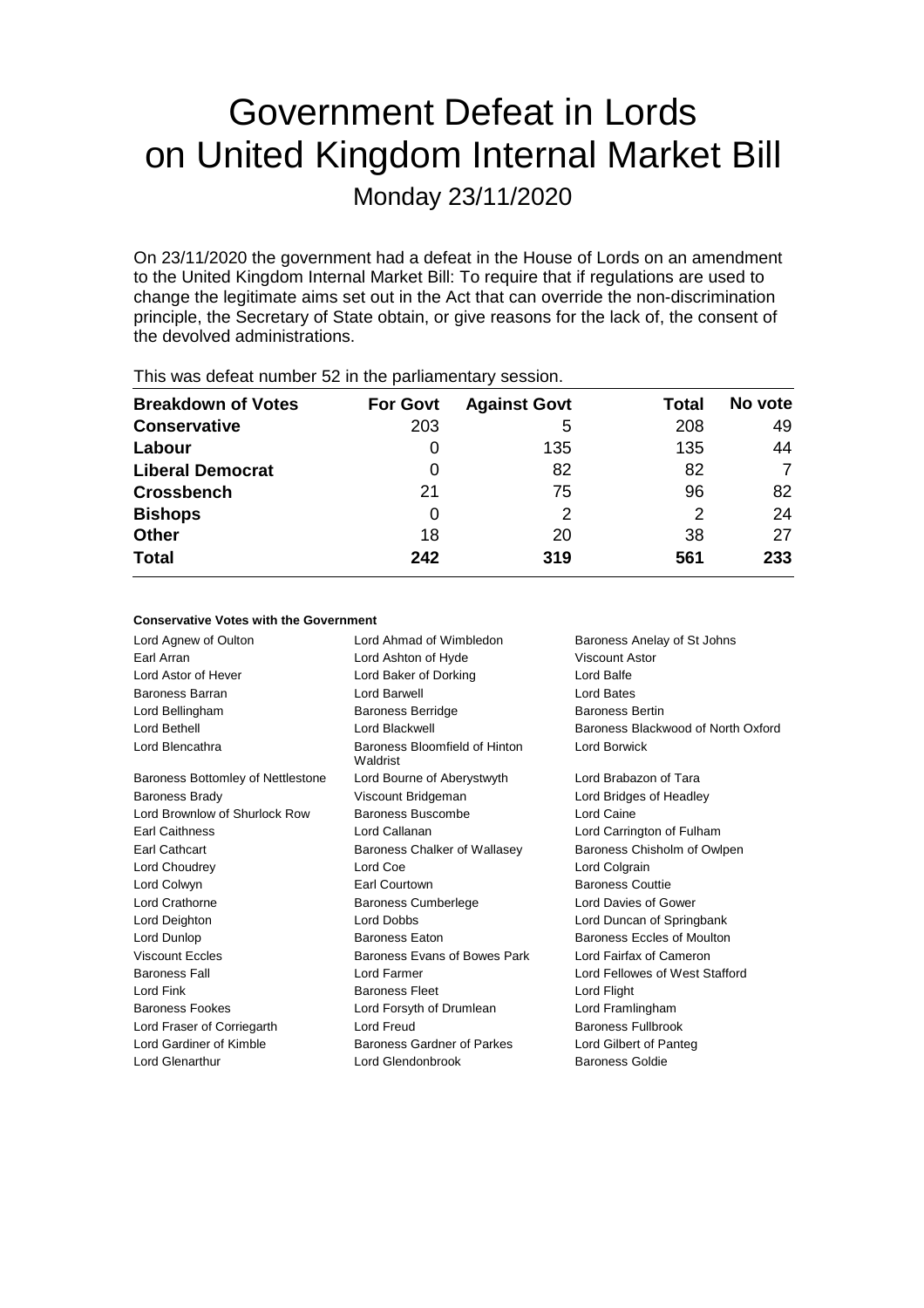Lord Greenhalgh Lord Grimstone of Boscobel Lord Hague of Richmond Lord Hamilton of Epsom Lord Hammond of Runnymede Lord Haselhurst Lord Hayward **Baroness Helic** Lord Henley Lord Herbert of South Downs Lord Hill of Oareford Baroness Hodgson of Abinger Lord Holmes of Richmond Baroness Hooper Lord Horam Lord Howard of Rising **Earl Howe** Earl Howe Lord Howell of Guildford Lord Hunt of Wirral **Lord James of Blackheath** Baroness Jenkin of Kennington Lord Jopling **Lord Communist Communist Communist Communist Communist Communist Communist Communist Communist Communist Communist Communist Communist Communist Communist Communist Communist Communist Communist Communist Com** Lord Kirkham Lord Kirkhope of Harrogate Lord Lamont of Lerwick Lord Lancaster of Kimbolton Lord Lang of Monkton Lord Lansley Lord Leigh of Hurley **Lord Lord Lexden** Lord Lord Lilley Earl Lindsay Lord Lingfield Earl Liverpool Lord Livingston of Parkhead Marquess of Lothian Marquess of Lothian Lord Lucas Lord Mackay of Clashfern Lord Mancroft Baroness Manzoor Lord Marland Lord Marlesford Lord McInnes of Kilwinning Lord McLoughlin Lord Mendoza Baroness Meyer Baroness Mobarik **Baroness Mone** Baroness Mone **Duke of Montrose** Baroness Morgan of Cotes **Baroness Morris of Bolton** Baroness Morrissey Lord Moylan Lord Moynihan Lord Naseby Baroness Neville-Jones **Baroness Neville-Rolfe** Baroness Newlove Baroness Nicholson of Winterbourne Baroness Noakes Lord Norton of Louth Lord O'Shaughnessy **Lord Parkinson of Whitley Bay** Baroness Penn Lord Pickles **Baroness Pidding Lord Polak** Lord Polak Lord Popat Lord Porter of Spalding Lord Rana Lord Randall of Uxbridge The Lord Ranger Corp. 2012 Baroness Rawlings Lord Reay Baroness Redfern Lord Renfrew of Kaimsthorn Lord Ribeiro Viscount Ridley Lord Risby Lord Robathan Baroness Rock Lord Rotherwick Baroness Sanderson of Welton Lord Sarfraz Lord Sassoon Baroness Sater **Baroness Scott of Bybrook** Baroness Seccombe Lord Selkirk of Douglas Baroness Shackleton of Belgravia Lord Sharpe of Epsom Lord Sheikh **Baroness Shephard of Northwold** Lord Sherbourne of Didsbury Baroness Shields Lord Shinkwin Lord Smith of Hindhead Baroness Stedman-Scott Lord Sterling of Plaistow Lord Stewart of Dirleton Lord Strathclyde Baroness Stroud Baroness Sugg Lord Suri Lord Taylor of Holbeach Lord Tebbit Lord Trefgarne **Lord Trimble** Lord Trimble **Lord True** Viscount Ullswater Lord Vaizey of Didcot Baroness Vere of Norbiton Baroness Verma **Lord Wakeham** Baroness Warsi Lord Wasserman Lord Wei Lord Wharton of Yarm Lord Whitby **Baroness Wilcox** Baroness Wilcox **Baroness Williams of Trafford** Lord Wolfson of Aspley Guise Baroness Wyld Lord Young of Cookham Lord Young of Graffham Viscount Younger of Leckie

Lord Goldsmith of Richmond Park Viscount Goschen Lord Grade of Yarmouth

#### **Conservative Votes against the Government**

Baroness Altmann Lord Bowness Lord Goodlad Viscount Hailsham Lord Northbrook

#### **Labour Votes with the Government**

|  |  |  |  | <b>Labour Votes against the Government</b> |
|--|--|--|--|--------------------------------------------|
|--|--|--|--|--------------------------------------------|

Lord Adonis Lord Alli Baroness Amos Lord Beecham **Lord Berkeley Baroness Billingham** Baroness Blower **Lord Blunkett** Lord Boateng Lord Boateng

Lord Anderson of Swansea Baroness Andrews Baroness Armstrong of Hill Top Lord Bach Baroness Bakewell Lord Bassam of Brighton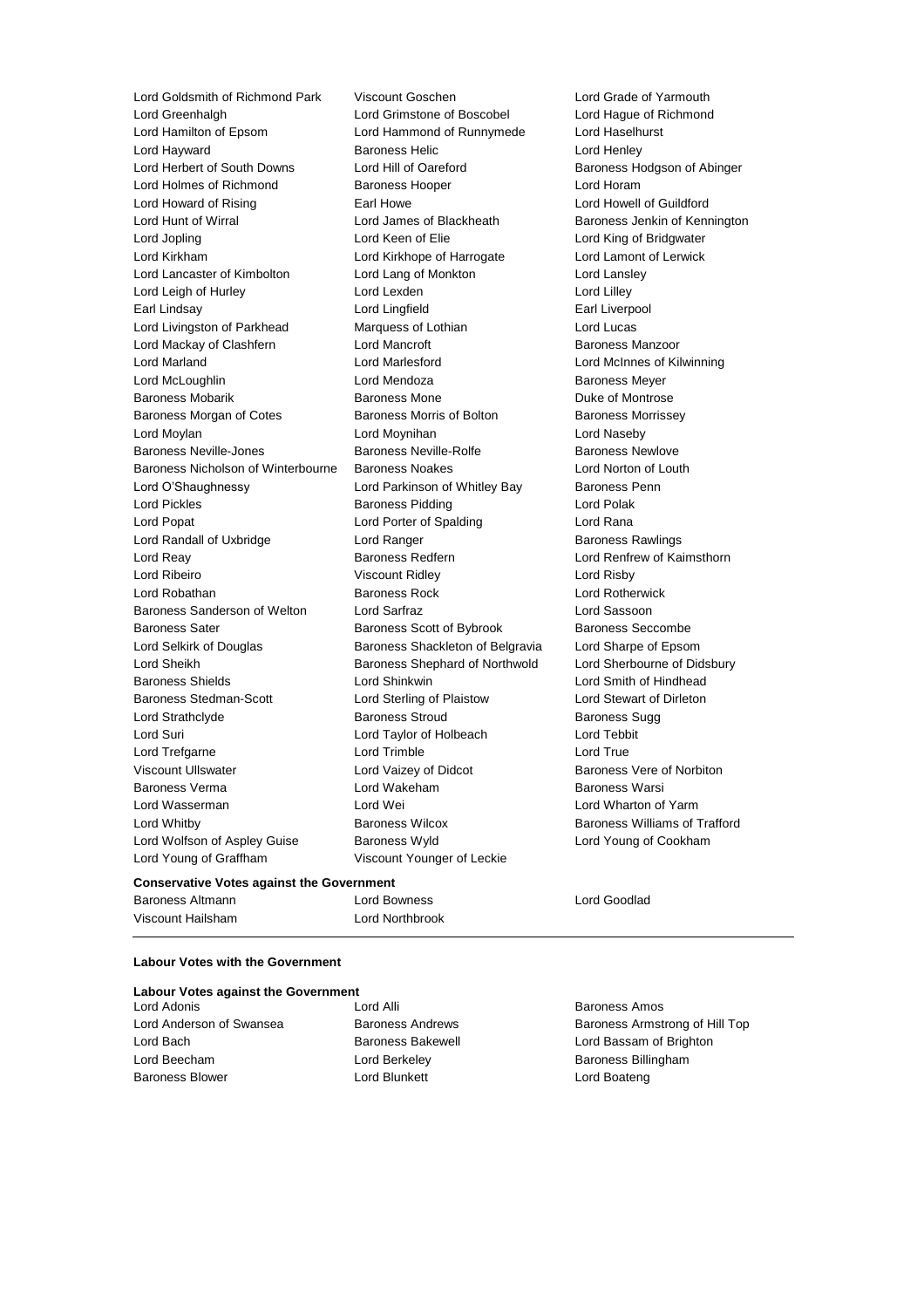Lord Bradley Lord Brooke of Alverthorpe Lord Browne of Ladyton Baroness Bryan of Partick Lord Campbell-Savours Lord Carter of Coles Baroness Chakrabarti Viscount Chandos Baroness Clark of Kilwinning Baroness Cohen of Pimlico **Lord Collins of Highbury** Baroness Corston Lord Cunningham of Felling Lord Davidson of Glen Clova Lord Davies of Brixton Lord Davies of Stamford Lord Donoughue Baroness Drake<br>
Lord Dubs<br>
Lord Exans of W Lord Eatwell **Lord Evans of Watford** Lord Faulkner of Worcester Lord Filkin Lord Foulkes of Cumnock Baroness Gale **Lord Giddens** Baroness Golding Lord Goldsmith Baroness Goudie Lord Grantchester Lord Griffiths of Burry Port Lord Grocott Lord Hain Viscount Hanworth Lord Harris of Haringey Lord Haworth Baroness Hayman of Ullock Baroness Hayter of Kentish Town Baroness Healy of Primrose Hill Baroness Henig Baroness Hilton of Eggardon Lord Howarth of Newport Lord Hunt of Kings Heath Lord Hutton of Furness Baroness Jay of Paddington Baroness Jones of Whitchurch Lord Jones Lord Jordan Lord Judd **Baroness Kennedy of The Shaws** Lord Kennedy of Southwark Lord Kestenbaum Baroness Kingsmill Lord Knight of Weymouth Lord Layard **Lord Leitch** Lord Leitch **Lord Lennie** Lord Levy Baroness Liddell of Coatdyke Lord Liddle Lord Lipsey **Baroness Lister of Burtersett** Lord MacKenzie of Culkein Baroness Mallalieu **Baroness Mandelson** Lord Mandelson Baroness Massey of Darwen Lord McAvoy Lord McConnell of Glenscorrodale Baroness McIntosh of Hudnall Lord McKenzie of Luton Lord McNicol of West Kilbride Lord Mendelsohn Lord Mitchell Lord Monks Lord Morgan Lord Morris of Aberavon **Baroness Morris of Yardley** Lord Murphy of Torfaen Baroness Nye **Baroness Osamor** Baroness Osamor **Lord Pendry** Baroness Pitkeathley Lord Prescott Baroness Primarolo Baroness Prosser **Baroness Quin** Baroness Quin **Lord Radice** Baroness Ramsay of Cartvale Baroness Rebuck Lord Reid of Cardowan Lord Robertson of Port Ellen Lord Rooker **Baroness Royall of Blaisdon** Lord Sawyer **Baroness Sherlock** Lord Sikka Viscount Simon Baroness Smith of Basildon Baroness Smith of Gilmorehill Baroness Taylor of Bolton Baroness Thornton Lord Touhig Lord Triesman **Lord Tunnicliffe** Baroness Warwick of Undercliffe Lord Watson of Invergowrie Lord Watts Lord West of Spithead Baroness Wheeler **Baroness Whitaker** Lord Whitty Baroness Wilcox of Newport Lord Wills Lord Winston Lord Woodley **Lord Young of Norwood Green** Baroness Young of Old Scone

**Bakewell of Hardington** 

Lord Snape Lord Stevenson of Balmacara Baroness Symons of Vernham Dean

#### **Liberal Democrat Votes with the Government**

#### **Liberal Democrat Votes against the Government**

| Lord Alder               |
|--------------------------|
| Baroness I<br>Mandeville |
| Baroness I               |
| Baroness I               |
| Baroness I               |
| Lord Clem                |
| Baroness I               |
| Lord Fox                 |
| Earl Glasg               |
| Baroness <sup>(</sup>    |
| Baroness I               |
|                          |

d Alderdice **Lord Allan of Hallam** Baroness Barker

Benjamin Baroness Bonham-Carter of Yarnbury Brinton **Baroness Brinton** Lord Bruce of Bennachie Burt of Solihull **Burnett Baroness Burnett Baroness Burnett Baroness Burnett Baroness Burnett Baroness Burnett B** nent-Jones Lord Cotter **Doocey** Baroness Featherstone Baroness Garden of Frognal a a lord Goddard of Stockport Extender Grender Baroness Hamwee Humphreys Lord Hussain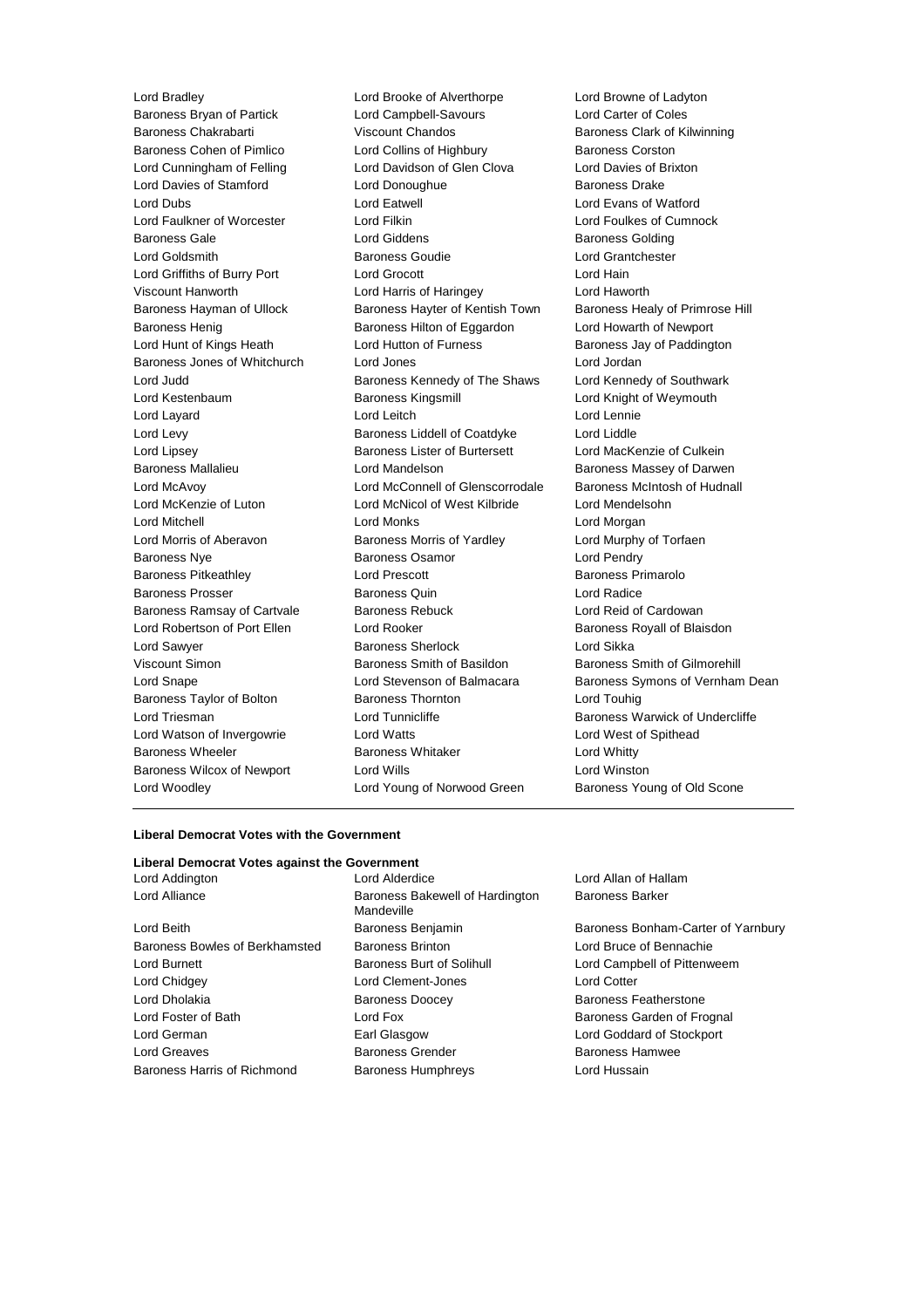- Baroness Hussein-Ece **Baroness** Janke Baroness Janke Baroness Jolly Lord Jones of Cheltenham Baroness Kramer Lord Lee of Trafford Lord Marks of Henley-on-Thames Lord McNally Baroness Miller of Chilthorne Domer Lord Newby Baroness Northover Lord Oates Lord Paddick Baroness Parminter Baroness Pinnock Lord Purvis of Tweed Baroness Randerson Lord Razzall Lord Redesdale Lord Rennard Lord Roberts of Llandudno Baroness Scott of Needham Market Lord Scriven Lord Sharkey Baroness Sheehan **Lord Shipley Baroness Smith of Newnham** Lord Stephen Lord Stoneham of Droxford Lord Storey Lord Strasburger Lord Stunell Baroness Suttie Lord Taverne Lord Taylor of Goss Moor Lord Teverson Baroness Thomas of Winchester Lord Thomas of Gresford Baroness Thornhill Viscount Thurso Lord Tope Lord Tyler Baroness Tyler of Enfield Lord Verjee Lord Versee Lord Wallace of Tankerness Lord Wallace of Saltaire Baroness Walmsley Lord Willis of Knaresborough Lord Wrigglesworth
	-
- 

## **Crossbench Votes with the Government**<br>
Lord Brown of Eaton-under-Heywood Lord Cameron of Dillington

Lord Chartres Viscount Colville of Culross Earl Courtenay of Devon Viscount Craigavon **Baroness Deech** Earl Erroll Lord Geidt **Lord Greenway** Lord Greenway **Lord Jay of Ewelme** Lord Kakkar Lord Kilclooney Lord Laming Earl Lytton **Lord Mawson** Constants Lord Patel Lord Powell of Bayswater **Lord Thurlow Lord Thurlow** Viscount Waverley

Lord Berkeley of Knighton **Lord Bichard Baroness Boycott** Lord Broers **Example 2** Viscount Brookeborough Baroness Brown of Cambridge Baroness Bull Lord Butler of Brockwell Baroness Butler-Sloss Baroness Campbell of Surbiton Lord Carlile of Berriew Baroness Clark of Calton Earl Cork and Orrery Baroness Coussins Baroness Cox Lord Craig of Radley Lord Crisp Lord Cromwell Lord Curry of Kirkharle Baroness D'Souza Lord Eames Baroness Falkner of Margravine Baroness Finlay of Llandaff Lord Freyberg Lord Green of Deddington Baroness Grey-Thompson Lord Hannay of Chiswick Lord Harries of Pentregarth **Lord Hastings of Scarisbrick** Baroness Hayman Baroness Hogg **Baroness Hollins** Baroness Hollins **Lord Hope of Craighead** Lord Houghton of Richmond Baroness Hunt of Bethnal Green Lord Judge Lord Kerr of Kinlochard Baroness Kidron Lord Krebs Baroness Lane-Fox of Soho Lord Lisvane Lord Macdonald of River Glaven Lord Macpherson of Earl's Court Lord Mair **Baroness Masham of Ilton** Baroness Morgan of Drefelin Baroness Murphy Lord Neuberger of Abbotsbury Baroness Neuberger Lord O'Donnell Baroness O'Loan Baroness O'Neill of Bengarve Lord Pannick **Baroness Prashar** Baroness Prashar Lord Ramsbotham Lord Ravensdale Lord Rees of Ludlow Lord Ricketts Lord Rowe-Beddoe Earl Sandwich Lord Singh of Wimbledon Duke of Somerset Earl Stair Baroness Stern Lord Thomas of Cwmgiedd Lord Vaux of Harrowden Lord Walker of Aldringham Baroness Watkins of Tavistock Duke of Wellington

Lord Brown of Eaton-under-Heywood Lord Cameron of Dillington Lord Carey of Clifton

**Crossbench Votes against the Government** Lord Aberdare Lord Alton of Liverpool Lord Anderson of Ipswich Lord Wilson of Dinton **Lord Woolf Conserverse Conserverse Conserverse Conserverse Conserverse Conserverse Conserverse Conserverse Conserverse Conserverse Conserverse Conserverse Conserverse Conserverse Conserverse Conser** 

**Bishop Votes with the Government**